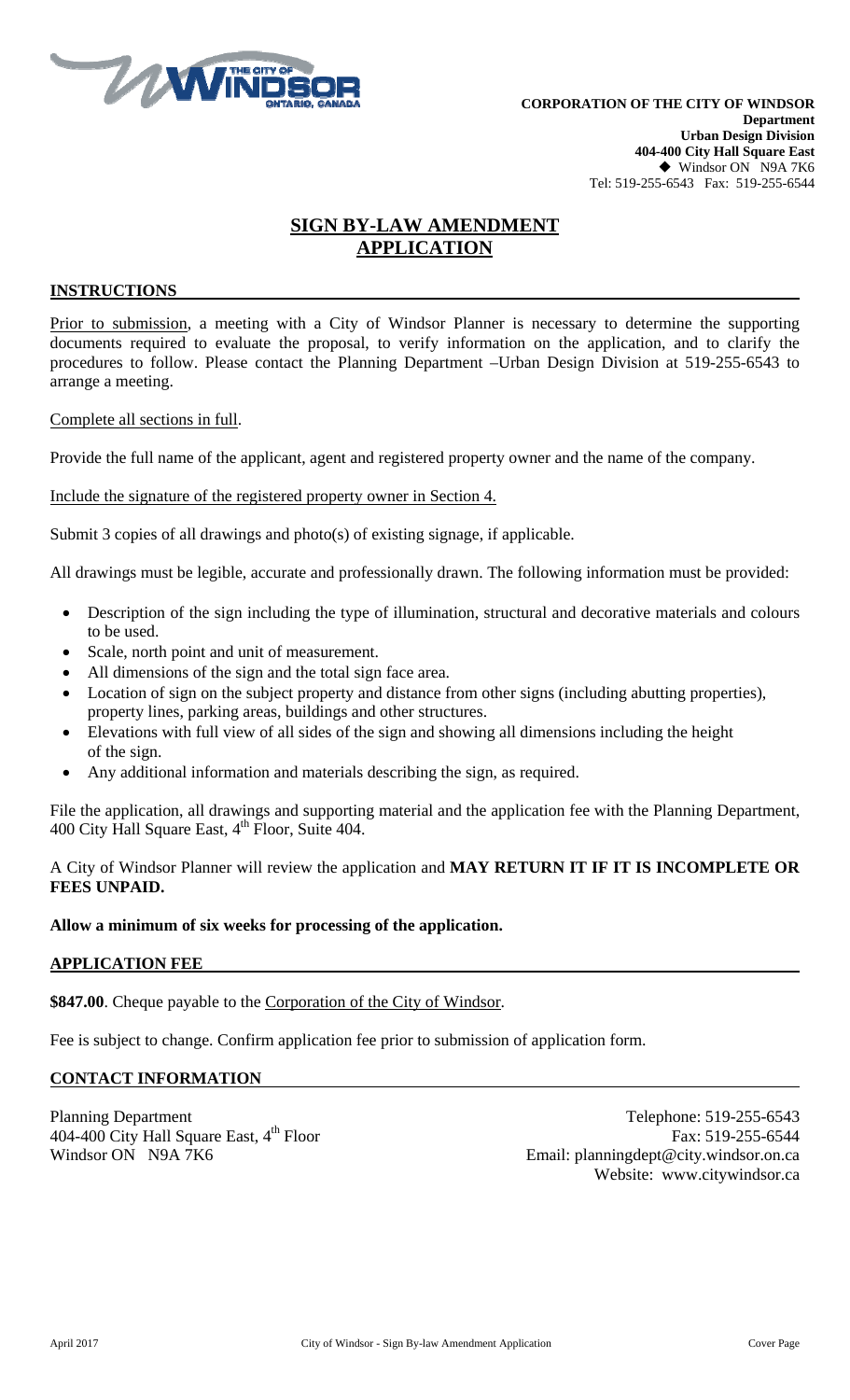# **SIGN BY-LAW AMENDMENT APPLICATION**

| 1.<br>APPLICANT:                                                                   |                                                                                  |
|------------------------------------------------------------------------------------|----------------------------------------------------------------------------------|
| Address:                                                                           |                                                                                  |
|                                                                                    | Fax: $\frac{1}{\sqrt{1-\frac{1}{2}}\left(\frac{1}{2}-\frac{1}{2}\right)}$        |
| Email:                                                                             |                                                                                  |
| 2.                                                                                 |                                                                                  |
| Address:<br><u> 1980 - Jan Samuel Barbara, margaret eta biztanleria (h. 1980).</u> | Postal Code:                                                                     |
|                                                                                    |                                                                                  |
| Email:                                                                             | ,我们也不会有什么。""我们的人,我们也不会有什么?""我们的人,我们也不会有什么?""我们的人,我们也不会有什么?""我们的人,我们也不会有什么?""我们的人 |
| <b>DESCRIPTION OF SUBJECT PROPERTY</b><br>3.                                       |                                                                                  |
|                                                                                    |                                                                                  |
|                                                                                    |                                                                                  |
|                                                                                    |                                                                                  |
|                                                                                    |                                                                                  |
| Existing use of land and buildings:                                                |                                                                                  |
|                                                                                    |                                                                                  |
| 4.<br><b>AUTHORIZATION SIGNATURES</b>                                              |                                                                                  |
|                                                                                    |                                                                                  |
| Print Name: 2008                                                                   |                                                                                  |
|                                                                                    |                                                                                  |
|                                                                                    |                                                                                  |
| Registered Property Owner:                                                         | Date: $\qquad \qquad$                                                            |
|                                                                                    |                                                                                  |
| <b>DO NOT COMPLETE BELOW - DEPARTMENT USE ONLY</b>                                 |                                                                                  |
| 5.<br><b>APPLICATION DETAILS</b>                                                   |                                                                                  |
| Fee Paid: \$ Receipt No: Date: Date:                                               |                                                                                  |
| New SGN File No. SGN-<br>Previous SGN File No. SGN-                                |                                                                                  |
|                                                                                    |                                                                                  |
| SPC, SDN, PLC, Committee of<br>Adjustment, etc.                                    |                                                                                  |
|                                                                                    |                                                                                  |
|                                                                                    |                                                                                  |

 $\Gamma$